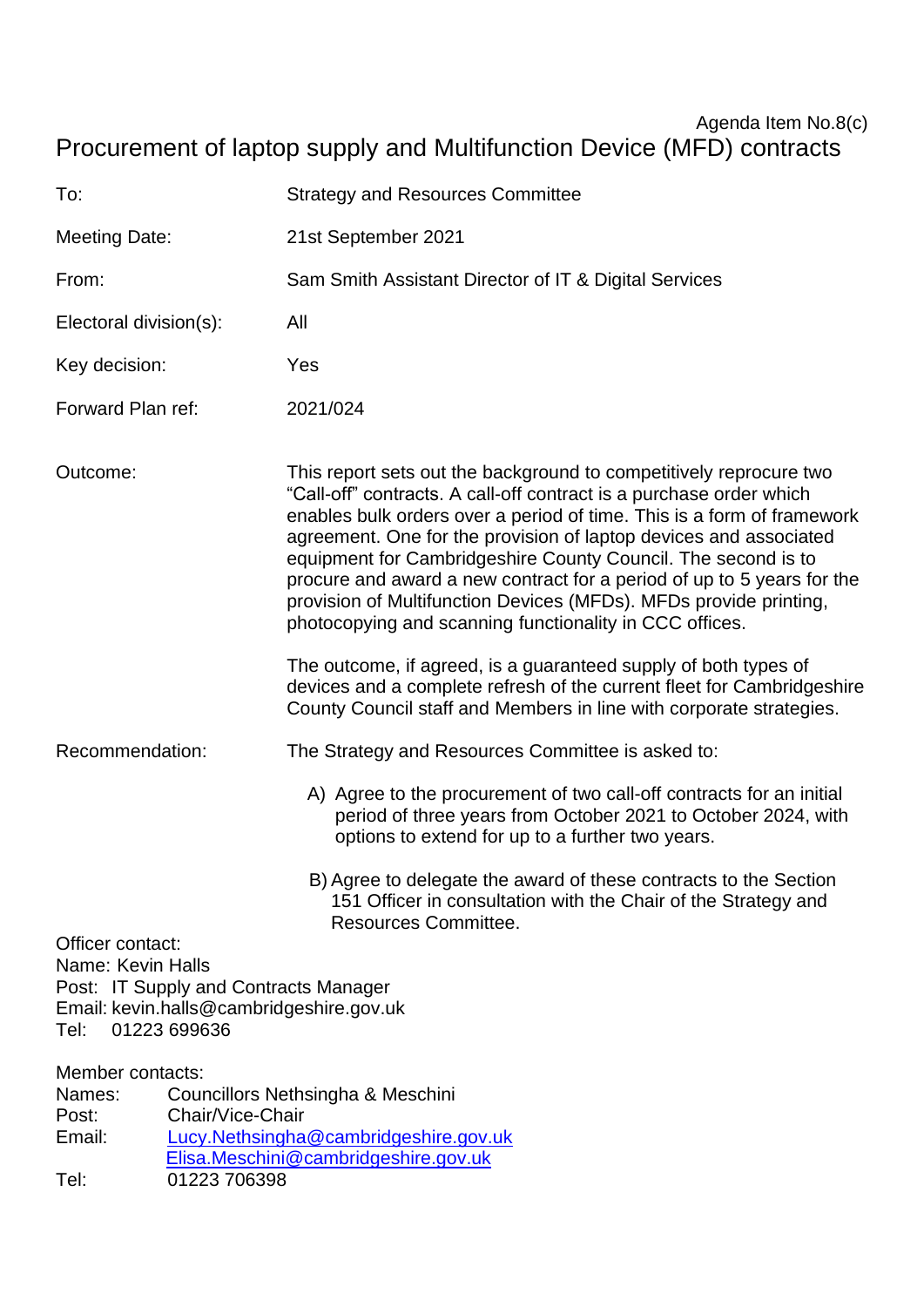# 1. Background

### Laptops

- 1.1 Cambridgeshire County Council supports remote working for the majority of its staff. To enable this staff are issued a standard laptop device that will work from any location with wireless Internet access.
- 1.2 Cambridgeshire County Council currently has 3,924 laptops deployed to staff across the council; the majority of these were purchased as part of a shared supply contract with Northamptonshire County Council. That contract ended in 2019 and, rather than procure another call-off contract as would normally be the case, a decision was made to hold on to these assets and for any additional items, or replacement models, to be purchased on an ad-hoc basis. This was pending the re-patriation of the IT service from LGSS to the County Council in 2020 when we would be in a better position to determine our future need.
- 1.3 Remote working is fundamental to our ways of working. This has been facilitated by the provision of laptops which have enabled Cambridgeshire County Council to move to flexible working which in turn has greatly reduced the pressure on office space.
- 1.4 Remote working has been vital during the Covid 19 pandemic. As most staff had already been provided with laptops we were able to react very quickly to the need to work from home during the 2020 lockdowns, therefore maintaining productivity levels and allowing continuity of services to the public.
- 1.5 Whilst no savings are expected from the overall procurement by procuring a fixed cost contract, we will be able to better forecast costs ahead of time and to better coordinate the replacement of laptops as they reach the end of their useful lifecycle as part of an effective asset management strategy.
- 1.6 The IT department will look to advertise this procurement alongside Peterborough City Council in order to try and drive further discounts on the joint level of spend through procuring a higher volume of devices.
- 1.7 The total new contract value is expected to be £2.6m.

### MFDs

- 1.8 Cambridgeshire County Council entered a contract with Canon UK for the provision of its MFD devices in 2012. This was retendered in 2016 and remained with Canon UK but is due to end on the 25th of October 2021, pending a decision from Crown Commercial Services for the replacement framework.
- 1.9 As per normal practice there is now a requirement to replace the previous contract in line with standard procurement management.
- 1.10 The current contract covers the leasing and support for the MFDs, toner refills and the print management software which allows secure printing and the freedom to print from any device via a staff ID card.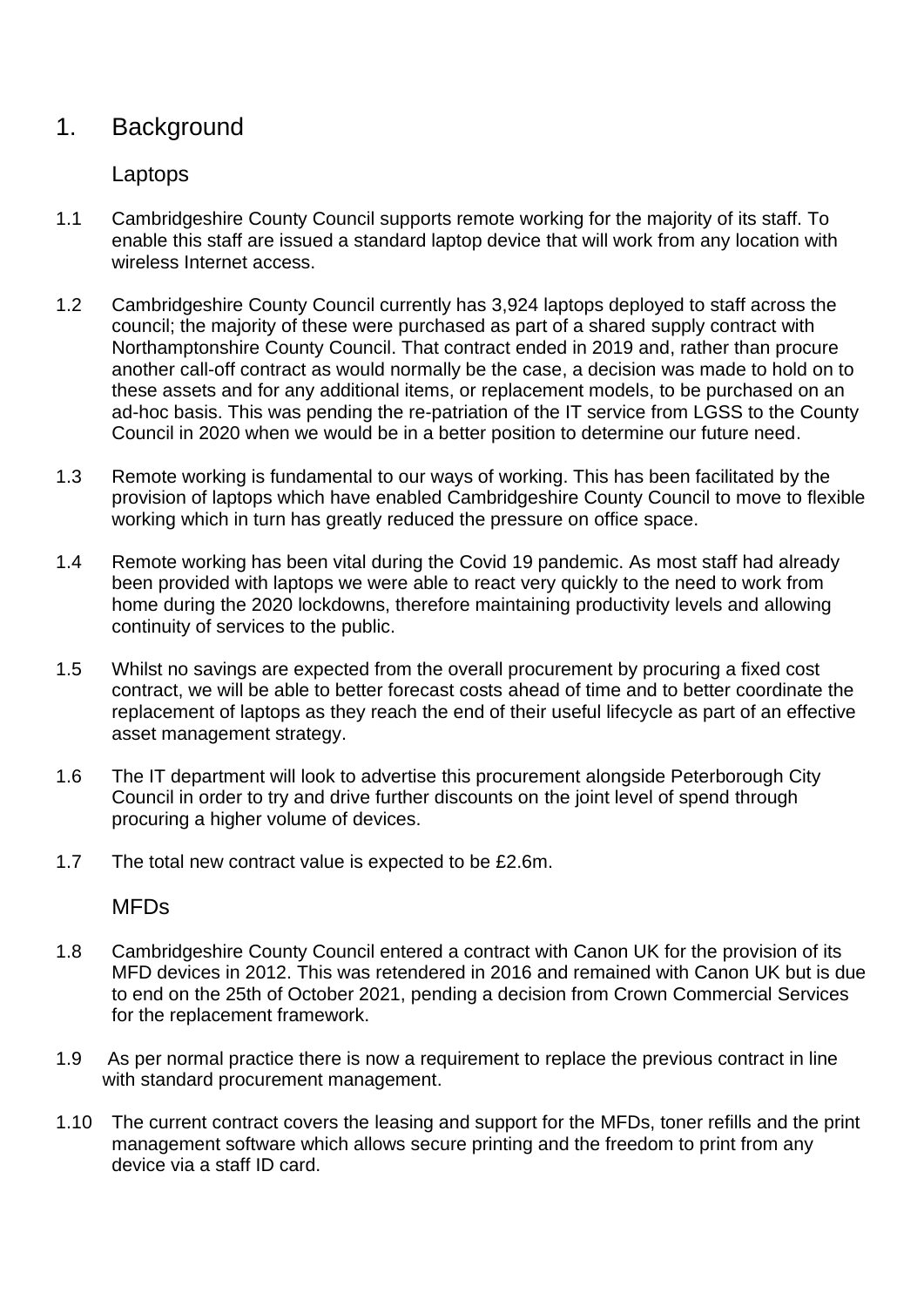- 1.11 The print management software is currently hosted onsite from the CCC Datacentre. As part of the new procurement, we would look to move this to a cloud solution in line with the agreed IT strategy.
- 1.12 Currently the Council operates a policy where any team can order an MFD should they choose to do so. This has resulted in the organisation having 180 machines individually leased to it, with the largest concentration of machines being located within the old Shire Hall. The issue of the print strategy for Cambridgeshire County Council is being addressed within the Council and we would look to support that strategy with this procurement.
- 1.13 The procured solution will be as flexible as possible. It will continue to facilitate roaming and secure printing while better supporting people working remotely with printing to non-CCC network MFDs and scanning directly into a user or team's Microsoft 365 folders.
- 1.14 Pre-pandemic printing costs had dropped to £190,000 a year due to the older devices no longer commanding a full rental charge. These devices will need replacing; however, we hope to continue to achieve best value for the authority with a better print strategy and devices better designed for the changing business environment.
- 1.15 Whilst this procurement does request the refresh of a number of devices, we will work with the services to reduce this number as much as possible and investigate how we can use electronic systems to greatly lessen the need for printing in general.

# 2. Main Issues

#### Laptops

- 2.1 Of the 3,924 laptop devices deployed to staff, 900 are over five years of age leading to increased failure rates and higher service charges.
- 2.2 Dell have recently identified one of the common older models in use within Cambridgeshire County Council as having serious battery issues which will reduce its effective life expectancy.
- 2.3 We are currently seeing global component shortages affecting stock levels for all suppliers. This makes it increasingly difficult for small, ad-hoc purchases to be an effective on-going solution to our needs. This approach has resulted in device shortages and longer waiting times for CCC staff which we are keen to address.
- 2.4 With this procurement we hope to create a strategic partnership with a supplier to secure a regular supply of devices in line with the Council's needs.

#### MFDs

2.5 The average age for the devices on the current contract is five years, while this has provided us with savings in the short term, they are increasingly likely to need repair once offices reopen.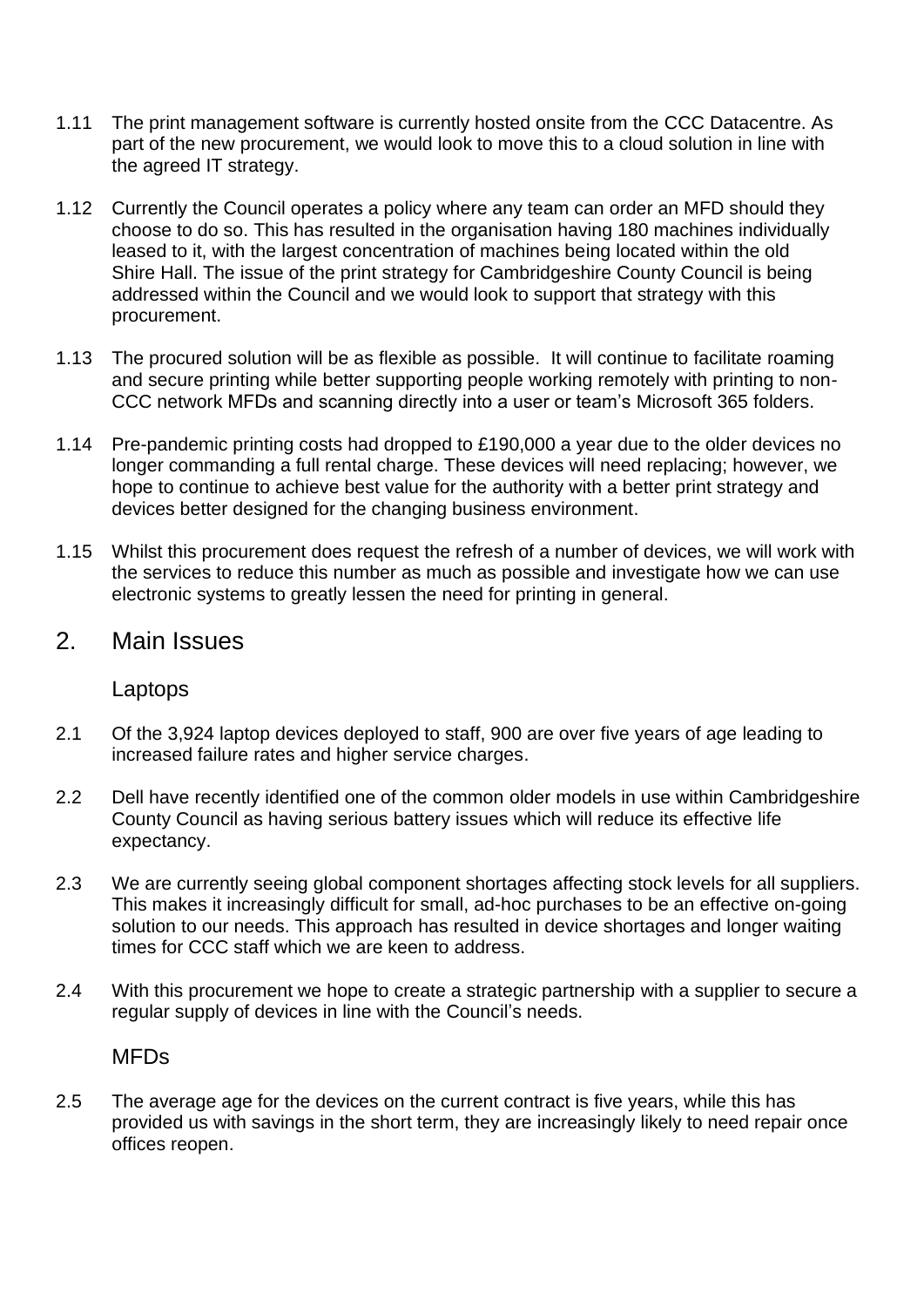- 2.6 The majority of the devices were purchased based on higher office occupation, with the move to remote working, many can be replaced with smaller, less expensive devices and a single large device in areas where there are currently multiple printers.
- 2.7 The current print management system only works with Canon devices and so locks us into a single manufacturer; a move to a vender neutral system would allow us to select the best value models for each situation, regardless of manufacturer.
- 2.8 Replacing devices as and when required is leading to an increased variance in lease enddates making it harder to co-term the contracts.

### 3. Alignment with corporate priorities

3.1 Communities at the heart of everything we do

There are no significant implications for this priority although having effective, reliable tools for staff to use across the Council is fundamental to our ability to deliver services to our communities.

3.2 A good quality of life for everyone

There are no significant implications for this priority although having effective, reliable tools for staff to use across the Council is fundamental to our ability to deliver services to our communities.

- 3.3 Helping our children learn, develop and live life to the full There are no significant implications for this priority.
- 3.4 Cambridgeshire: a well-connected, safe, clean, green environment. There are no significant implications for this priority.
- 3.5 Protecting and caring for those who need us There are no significant implications for this priority.

# 4. Significant Implications

4.1 Resource Implications

IT are working with Finance throughout both procurements. The aim is for this change to using a 'call-off' contract for our devices to be cost-neutral. Any cost implications will be communicated via the business planning process

For the best fit solutions, we will require dedicated resource from within the Council specially to complete the print strategy

4.2 Procurement/Contractual/Council Contract Procedure Rules Implications

The Cambridgeshire procurement team has been engaged throughout and we will be using a recognised local government framework for both procurements.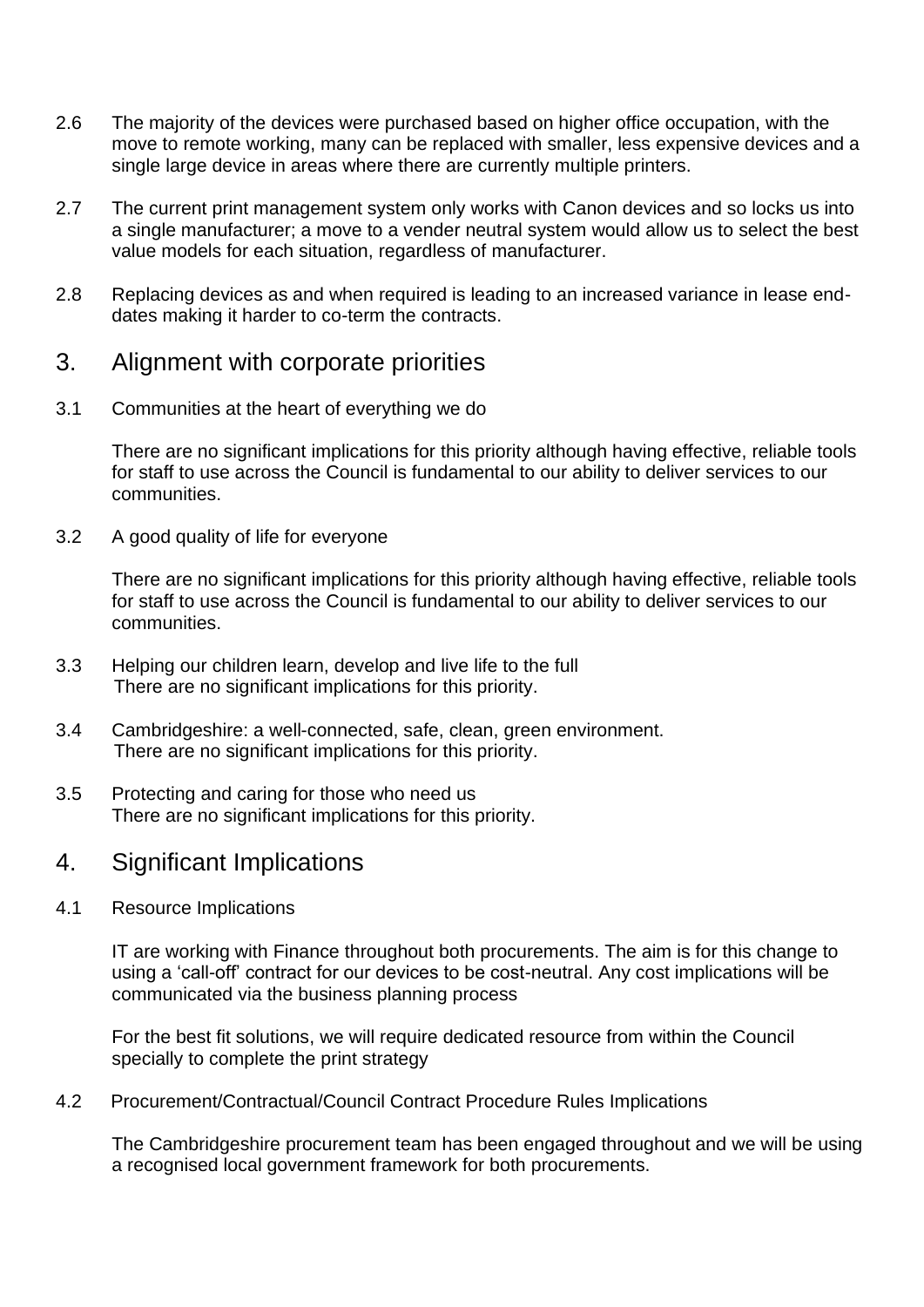4.3 Statutory, Legal and Risk Implications

Advice has been received from LGSS Law in support of this procurement.

- 4.4 Equality and Diversity Implications There are no significant implications within this category.
- 4.5 Engagement and Communications Implications There are no significant implications within this category.
- 4.6 Localism and Local Member Involvement There are no significant implications within this category.
- 4.7 Public Health Implications There are no significant implications within this category.
- 4.8 Environment and Climate Change Implications on Priority Areas
- 4.8.1 Implication 1: Energy efficient, low carbon buildings. **Neutral**
- 4.8.2 Implication 2: Low carbon transport. **Neutral**
- 4.8.3 Implication 3: Green spaces, peatland, afforestation, habitats and land management. **Neutral**
- 4.8.4 Implication 4: Waste Management and Tackling Plastic Pollution. **Neutral** 
	- We are currently looking at making minimal packaging on delivery part of the tender process
	- Priority will be given to suppliers who have signed the pledge to be net-zero by 2050
- 4.8.5 Implication 5: Water use, availability, and management: **Neutral**
- 4.8.6 Implication 6: Air Pollution. **Neutral**
- 4.8.7 Implication 7: Resilience of our services and infrastructure and supporting vulnerable people to cope with climate change. **Neutral**

Have the resource implications been cleared by Finance? Yes Name of Financial Officer: Helen Boutell

Have the procurement/contractual/ Council Contract Procedure Rules implications been cleared by the Head of Procurement? Yes Name of Officer: Henry Swan